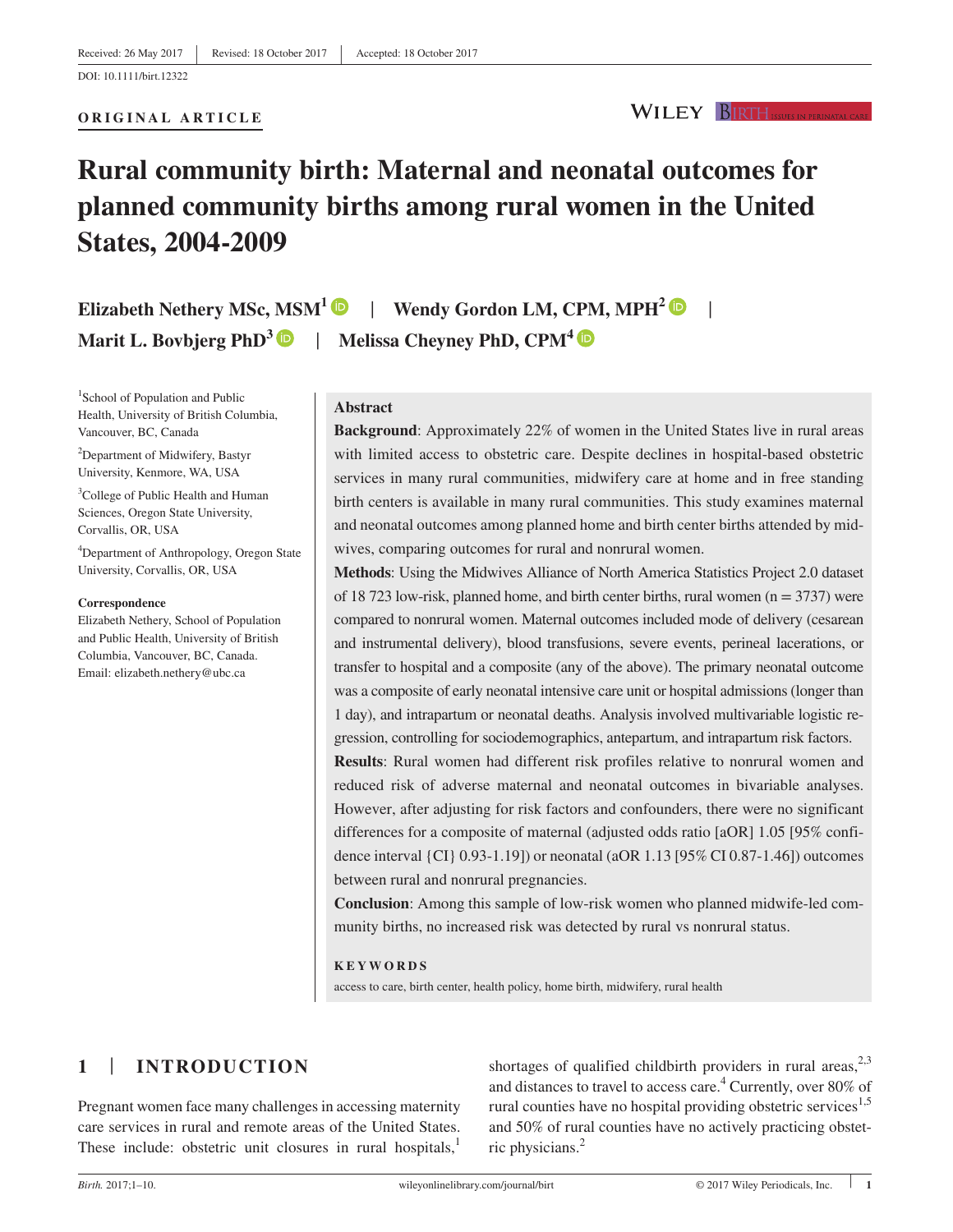**2 WII FY** RIRTH **ACCOUNTED CONFIDENCE** 

Difficulty accessing prenatal care<sup>6</sup> and long travel times to a hospital during labor have been linked to higher rates of adverse neonatal outcomes<sup>7</sup> and high psychosocial costs.8,9 In contrast, receiving care and giving birth closer to home have demonstrated benefits; $10,11$  however, with the declining availability of care in rural settings, this ideal is increasingly difficult to achieve. Although the majority of United States women deliver in hospitals with physicians, an increasing number of women are choosing a midwife as their care provider and planning to deliver at home or in a free standing birth center.<sup>12</sup> Independent midwives (not employed by a hospital) and who provide delivery services in the community setting (ie, home or a freestanding birth center) are referred to as "community midwives" and can include Certified Professional Midwives (CPMs), Certified Nurse Midwives (CNMs), Certified Midwives, state-licensed Licensed Midwives, or lay midwives. $13$  A growing body of evidence suggests that for healthy women who meet criteria for a low-risk delivery, community birth is a safe option when assisted by well-trained and licensed/certified midwives.<sup>14,15</sup> However, definitions of "low risk" vary.<sup>16</sup> Noting the increased demand for midwifery care and community birth, the American College of Obstetricians and Gynecologists (ACOG) released a new position statement on home birth<sup>17</sup> which defines criteria, similar to those used by midwifery professional organizations in other countries, for promoting favorable birth outcomes among women planning a community birth.

ACOG, in their 2014 statement on rural health disparities, also notes that: "less than one half of rural [US] women live within a 30-minute drive to the nearest hospital offering perinatal services."18 For some rural women, a midwifeattended home birth may align with core cultural or religious beliefs,  $19,20$  while allowing them to avoid having to travel to another community for birth. $^{21}$  Despite the challenges of rural maternity practice,  $22\%$  of CNMs,<sup>22</sup> at least 33% of CPMs,<sup>13</sup> and an unknown number of other midwives practice in rural areas. In 2006, the percentage of home births to women living in rural counties was 74% higher as compared to nonrural counties; $^{23}$  a similar trend has been observed in Canada.<sup>24</sup> Because rural community birth can be complicated by delays in accessing emergency backup services when intrapartum or postpartum complications arise, it is not immediately clear that midwife-led birth in community settings is a viable solution to address limited rural access to maternity care.

Only two United States studies have examined midwifeled care among rural women, both with good outcomes; $^{25,26}$ however, these studies were limited to small local areas. In Canada and New Zealand, midwife-led care for rural women has been shown to result in excellent outcomes<sup>24,27,28</sup> even in extremely remote<sup>29</sup> communities without local cesarean backup. However, the United States' health care system differs from these other countries in having a mixed public-private

health care system and a high rate of uninsured or underinsured individuals; thus, findings reported elsewhere may not be generalizable to the United States. There is no existing national level research on perinatal outcomes for rural women who planned home or birth center births with community midwives in the United States. Thus, the purpose of this study was twofold. Using data collected through the Midwives Alliance of North America (MANA) Statistics Project,  $30,31$ we aimed to (1) describe rates for mode of delivery and other maternal and neonatal outcomes among rural women with low-risk pregnancies who planned a community birth with a midwife; and (2) to compare rates of modes of delivery and adverse outcomes among rural vs nonrural women.

# **2** | **METHODS**

The MANA Statistics Project (MANA Stats) was initiated in early 2000 to collect data on midwife-led courses of care and outcomes from planned home and birth center births. This study uses the MANA Stats 2.0 dataset (2004-2009), which includes data from medical records, logged prospectively by midwives, beginning at the initiation of care before the outcomes of the pregnancy are known. Over 200 variables were collected, including demographics; maternal residential zip code; reproductive, health, and social histories; antepartum, intrapartum, postpartum (maternal), and neonatal outcomes; as well as procedures or actions during these phases. Intended and actual place of birth was also recorded. Midwifery participation was voluntary and approximately 20-30% of active CPMs and a smaller proportion of active CNMs/CMs participated across the United States. Details of the outcomes from the main cohort  $(N = 24 848)$  have been published previously,  $31$  as have details of the data validation process.<sup>30</sup> The analysis plan for this study was reviewed and approved by the Institutional Research and Ethics Boards at Bastyr University and by the Institutional Review Board at Oregon State University; women provided written informed consent for their data to be included in the MANA Stats research dataset.

For this analysis, exclusions from the MANA Stats 2.0 dataset  $(N = 24848)^{16}$  are shown in Figure 1. After limiting to pregnancies with valid rural or nonrural zip codes, those with more complicated pregnancies—multifetal pregnancies (n = 66), breech singleton presentations (n = 236), known congenital anomalies  $(n = 30)$ , preexisting maternal conditions (chronic anemia not resolved, chronic hypertension, eclampsia, preeclampsia, Rh sensitization, gestational diabetes) ( $n = 511$ ), or prior cesarean delivery  $(n = 1124)$ —were also excluded. The final sample for these analyses consisted of 18 723 low-risk, mother-infant dyads planning community births at the onset of labor. All women who planned a midwife-attended birth at home or in a birth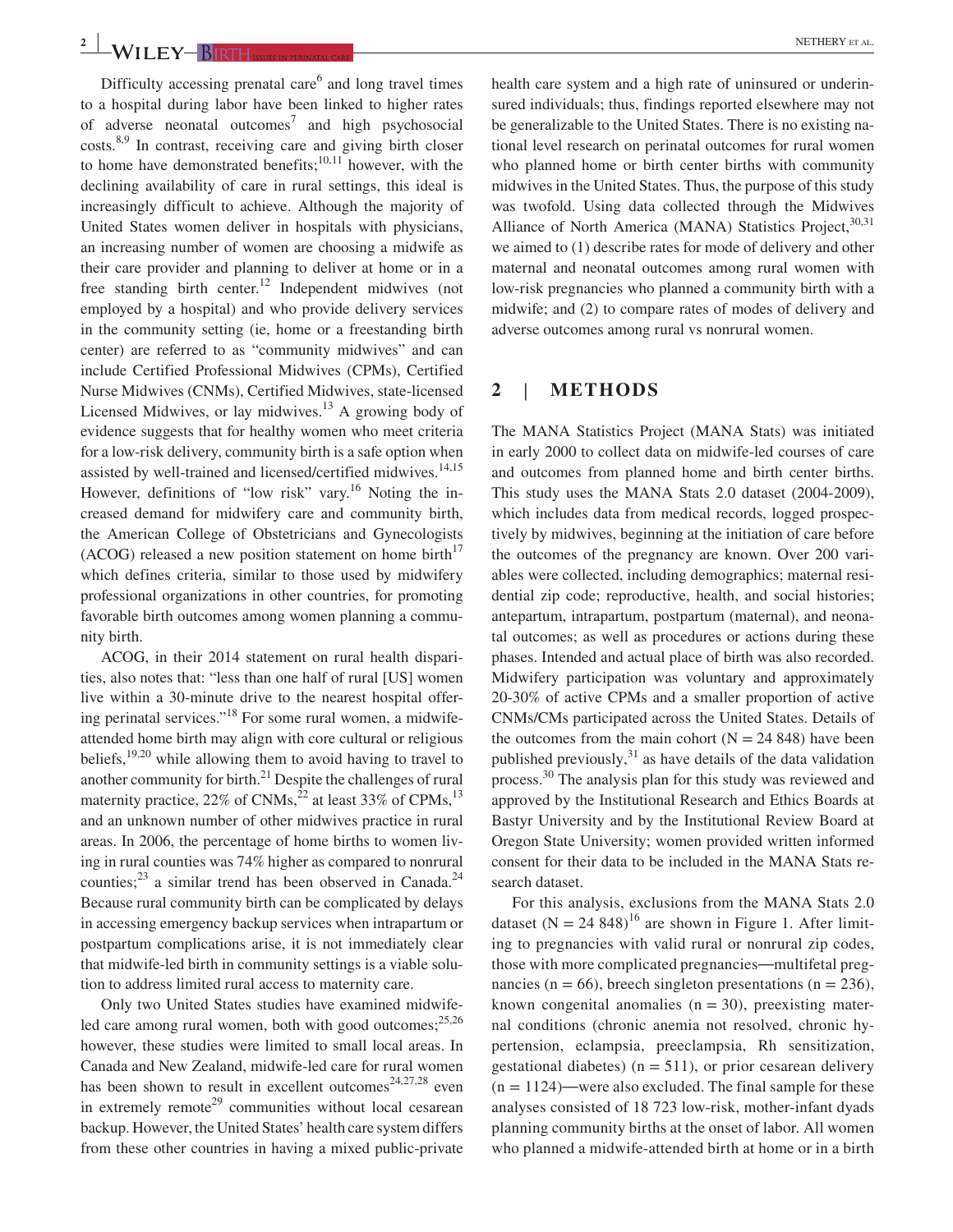



**FIGURE 1** Derivation of low-risk cohort (N = 18 724) of rural and nonrural women who planned community births, MANA Stats 2.0, 2004-2009

center at the initiation of labor were included in the study even if transfer to a hospital and/or physician care occurred during labor or in the postpartum period. Based on a study population of 18 000 births and 3400 in the rural cohort, this analysis had 80% power to detect an odds ratio (OR) of 1.15 (or 0.87) at a 95% confidence level (CI) for most outcomes.<sup>32</sup> The detectable OR was 1.4 (0.71) if the outcome occurred less than 1% of the time in the rural group. The mother's home zip code was matched to the U.S. Census Bureau's Rural-Urban Commuting Area (RUCA) codes (version  $2.0$ )<sup>33</sup>—a coding scheme that uses geographic area data and commuting patterns to characterize census tracts. RUCA codes have been used previously in birth outcomes research studies.<sup>34,35</sup> Rural residential zip codes were identified for this study, using RUCA codes following an approach used by the Federal Office of Rural Health Policy.<sup>36</sup> RUCA codes range from 1 to 10, corresponding with larger to smaller population areas, respectively. For this study, RUCA codes of 4 or greater and RUCA codes 2 or 3 with zip code areas at least 200 square miles in size or a population density of no more than 20 individuals per square mile were considered "rural."

Outcome measures that indicated a need for higher-level obstetric care, which might be adversely affected by distance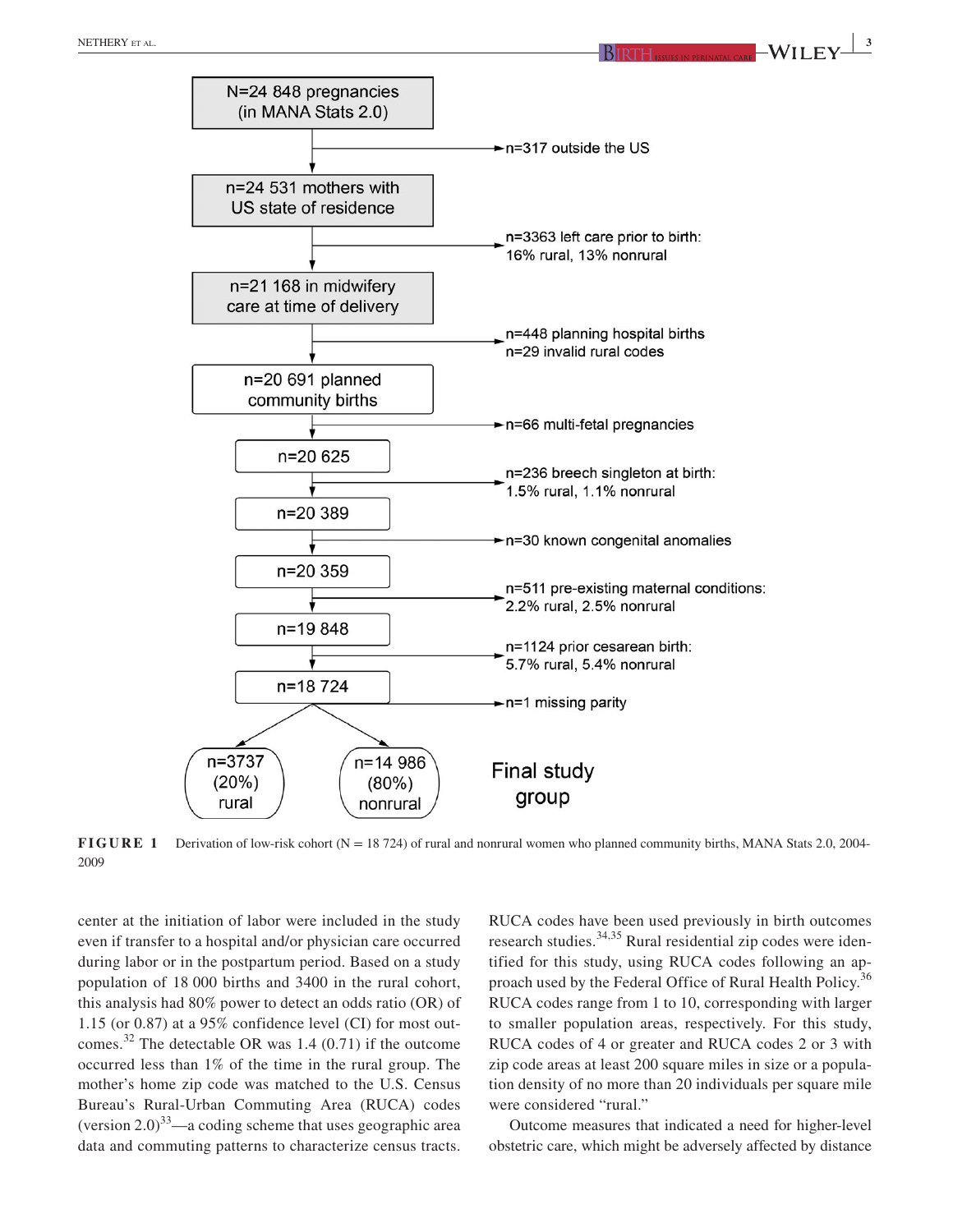**4 WII FY** RIGHTH **EXECUTE: AL. NETHERY** ET AL.

and/or travel time, were the focus of this analysis. Maternal outcomes included cesarean delivery, assisted delivery (forceps or vacuum), intrapartum transfer, postpartum (maternal indication) transfer, any severe events (seizure, eclampsia, uterine rupture, cord prolapse, embolism), maternal blood transfusion, and third or fourth degree perineal laceration or cervical trauma. A "maternal composite" was created which included any of the events listed above.

Neonatal outcomes included 5-minute Apgar scores <7 and <4, assisted ventilation for longer than 10 minutes, congenital anomalies, and any hospital or neonatal intensive care unit (NICU) admission (in the first 48 hours) lasting longer than 24 hours. A "neonatal composite" included hospital or NICU admission in the first 48 hours, 5-minute Apgar less than 4, or intrapartum or early neonatal death (in the first 7 days). Intrapartum or early neonatal deaths were not considered individually due to low numbers. Late neonatal deaths were not included as the intention was to focus on intrapartum-related morbidities, which might be affected by rural status. Deaths linked to severe congenital anomalies not compatible with life were excluded  $(n = 8)$ . Hospital admissions were combined with early NICU admissions to minimize bias, since many rural hospitals do not have NICUs.

To maximize statistical power in this cohort with known low rates of adverse outcomes, $31$  the maternal and neonatal composites were considered the primary outcomes for analysis, with secondary analyses focused on the individual measures (mode of delivery, adverse maternal and neonatal outcomes). Two alternate definitions were generated for the "maternal composite" variable: first, excluding all transfers and second, excluding transfers for nonurgent reasons (ex. slow progress or pain relief).

## **2.1** | **Analysis**

All outcomes were examined for association with rural residence first using univariate methods (chi-squared test or ANOVA), followed by multivariable logistic regression modeling to control for potential confounding. Univariate logistic regression models were created for the two primary outcomes first, with rural status alone as the predictor to estimate unadjusted ORs. Potential confounders considered in multivariable logistic models (in addition to rural residence) were as follows: maternal age (continuous); maternal prepregnancy body mass index (BMI) (continuous); maternal education (3 categories: up to high school, up to 4 years postsecondary or undergraduate degree, more than 4 years postsecondary); race/ethnicity (white vs all others); Amish, Mennonite, or Plain status; maternal insurance status (Medicaid vs private); parity (nulliparous vs multiparous vs >4 parity); reported prenatal medical conditions (pregnancyinduced hypertension or any infection); any prenatal testing

(ultrasound, routine testing); and gestational age of infant (for neonatal outcomes only).

All potential predictors that were either significant in univariate models or those that are known risk factors (race/ ethnicity, age, BMI, payer status)<sup>16,21,37</sup> were considered in multivariable models. All variables were offered to the multiple regression model in a manual backwards stepwise approach; final models were those with the lowest Akaike Information Criterion and significant predictors  $(P < .01)$ . Two stable sets of predictors were identified for the maternal and neonatal composites, respectively. All primary and secondary outcomes were then adjusted, a priori, for the same set of predictors (listed in Tables 2 and 3) in addition to rural residence. Results are presented as an unadjusted and adjusted OR where nonrural (other) residence is the reference group. A complete case analysis approach was used: any records missing data were excluded from regression models; overall,  $n = 311$  pregnancies and  $n = 44$  neonates were excluded based on missing covariates. All analyses were conducted using SAS v9.3 (SAS Institute, Cary, NC, USA). Cases that resulted in an intrapartum transfer were removed from models for postpartum transfer, and cesarean deliveries were removed from models for severe perineal lacerations as these were no longer at risk.

Three additional sets of sensitivity analyses were also carried out. First, all models were rerun excluding women belonging to a Mennonite, Amish, or Plain church (4.1% of the total sample, 21% of the rural group), because these communities are known to have specific birth characteristics (low rates of interventions, high rates of home birth, high rates of congenital anomalies, and low rates of transfer for pain relief). $25$  Second, all models were stratified by parity and, third, by planned birth location (home vs birth center).

# **3** | **RESULTS**

The rural group (Table 1) was primarily white (92%) and most ethnic groups were underrepresented compared to the general childbearing population, which reflects the United States demographics of predominantly white women choosing a midwife-led community birth. $38$  Latina women were proportionally equivalent in both groups. Rural women had lower levels of educational attainment, were slightly younger, had higher initial BMIs, and higher rates of expected payment method listed as Medicaid insurance compared to nonrural women. A large proportion (20.8%) of the rural group belonged to the Amish, Mennonite, or Plain church. There were no differences in marital status, but all other demographics were significantly different  $(P < .001)$ . Rural women were more likely to be multiparous, to have had a previous home or birth center birth, and to be "grand multiparas" (>4 previous pregnancies lasting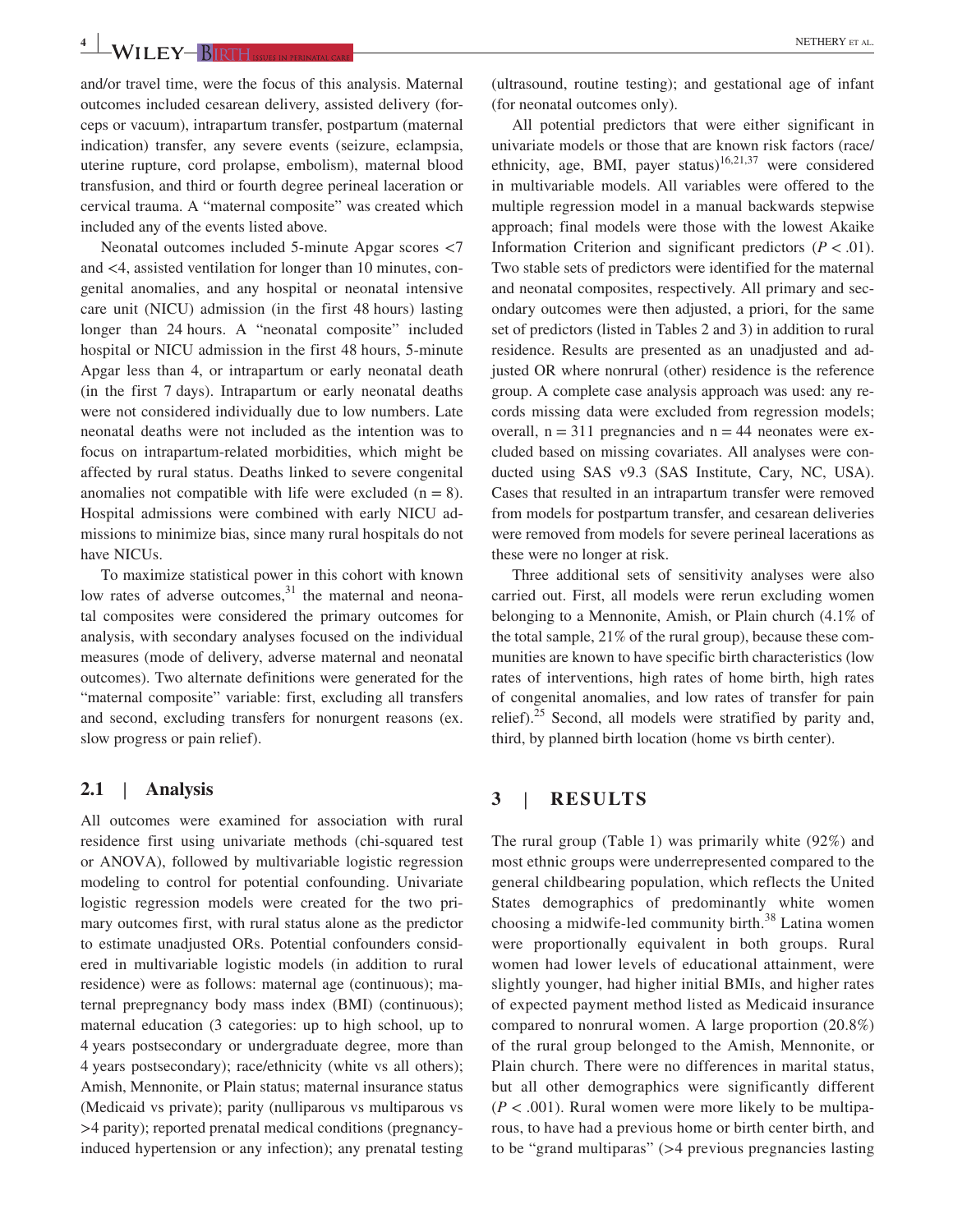**TABLE 1** Characteristics of rural and nonrural women who planned community births, MANA Stats 2.0, 2004-2009

| Characteristic                                                               | <b>Rural residence</b><br>$(n = 3737)$<br>Median [IQR] or No. $(\%)$ | <b>Nonrural</b><br>$(n = 14986)$<br>Median [IQR] or No. $(\%)$ |
|------------------------------------------------------------------------------|----------------------------------------------------------------------|----------------------------------------------------------------|
| Race/ethnicity <sup>a</sup>                                                  |                                                                      |                                                                |
| African or Caribbean                                                         | 18(0.5)                                                              | 140(0.9)                                                       |
| Asian                                                                        | 9(0.2)                                                               | 133(0.9)                                                       |
| Caucasian                                                                    | 3422 (91.6)                                                          | 13 266 (88.5)                                                  |
| Hispanic or Latina                                                           | 67(1.8)                                                              | 248(1.7)                                                       |
| Native American                                                              | 18(0.5)                                                              | 20(0.1)                                                        |
| Other                                                                        | 25(0.7)                                                              | 124(0.8)                                                       |
| More than one race indicated                                                 | 167(4.5)                                                             | 914(6.1)                                                       |
| Education <sup>a</sup>                                                       |                                                                      |                                                                |
| Any high school or completed                                                 | 1832(49.0)                                                           | 3868 (25.8)                                                    |
| Any postsecondary up to 4 years                                              | 1429 (38.2)                                                          | 7607 (50.8)                                                    |
| More than 4 years of postsecondary                                           | 417(11.2)                                                            | 3187 (21.3)                                                    |
| Belongs to Amish, Mennonite, or other Plain church <sup>a</sup>              | 777(20.8)                                                            | 258(1.7)                                                       |
| Any Medicaid, primary or secondary <sup>a</sup>                              | 499 (13.4)                                                           | 1635(10.9)                                                     |
| Any other insurance (non-Medicaid), primary or secondary <sup>a</sup>        | 745 (19.9)                                                           | 6408 (42.8)                                                    |
| Marital status: married, partnered, or common-law                            | 3643 (97.5)                                                          | 14 558 (97.1)                                                  |
| Age <sup>a</sup>                                                             | 29 [25-33]                                                           | 30 [26-33]                                                     |
| BMI at beginning of pregnancy <sup>a</sup>                                   | 22.8 [21-26]                                                         | 22.5 [21-25]                                                   |
| Nulliparous <sup>a</sup>                                                     | 1182(31.6)                                                           | 5801 (38.7)                                                    |
| Grand multiparity ( $>4$ prior vaginal deliveries) <sup>a</sup>              | 446 (11.9)                                                           | 611(4.1)                                                       |
| History of home or birth center birth <sup>a</sup>                           | 1858 (49.7)                                                          | 5596 (39.8)                                                    |
| Planned birth location at onset of labor <sup>a</sup>                        |                                                                      |                                                                |
| Freestanding birth center                                                    | 620 (16.6)                                                           | 2910 (19.4)                                                    |
| Home                                                                         | 3117 (83.4)                                                          | 12 076 (80.6)                                                  |
| Number of prenatal care visits with this midwife <sup>a</sup>                | $10$ [7-12]                                                          | $11 [9-12]$                                                    |
| Weeks (from last menstrual period) that any prenatal care began <sup>a</sup> | $12 [9-16]$                                                          | $11 [8-13]$                                                    |

<sup>a</sup> $P \leq .001$ . Categorical variables: Chi-squared or Fisher's exact tests; continuous variables: Kruskal-Wallis test.

20 weeks or more). While both groups initiated prenatal care early, on average, rural women initiated care 1 week later and had fewer prenatal visits (median 10 vs 11). Rural women had fewer ultrasounds and other prenatal testing.

Regarding intrapartum and maternal events (Table 2), the nonrural group had higher rates of intrapartum and postpartum transfer, and cesarean delivery. Unadjusted models for adverse maternal outcomes showed overall *decreased* risk of adverse outcomes for rural women. However, after adjusting for other risk factors and confounders, these associations were attenuated. For the primary maternal composite, rural status was not associated with an increased risk (adjusted OR [aOR] 1.05 [95% confidence interval {CI} 0.93-1.19]) relative to nonrural women. Results were generally unchanged (data not shown) for alternate maternal composites that excluded transfers.

However, stratifying by parity resulted in a modest, yet statistically significant increase in risk for the maternal composite only among the rural multiparous group (aOR 1.27 [95% CI 1.03-1.55] vs aOR 0.97 [95% CI 0.83-1.21] for rural nulliparous women) (Figure 2). Similar results were not observed for noncomposite indicators: mode of delivery, transfers, or other adverse outcomes.

Rates of adverse neonatal events are shown in Table 3. There were more postterm deliveries in the rural group, and rural infants had significantly higher rates of small for gestational age. We did not detect any increased risk by rural status relative to nonrural status, for any of the primary neonatal events in both unadjusted and adjusted models. All analyses were repeated excluding the Amish, Mennonite, and Plain women and stratified by planned home and birth center birth with no change in the main results (data not shown).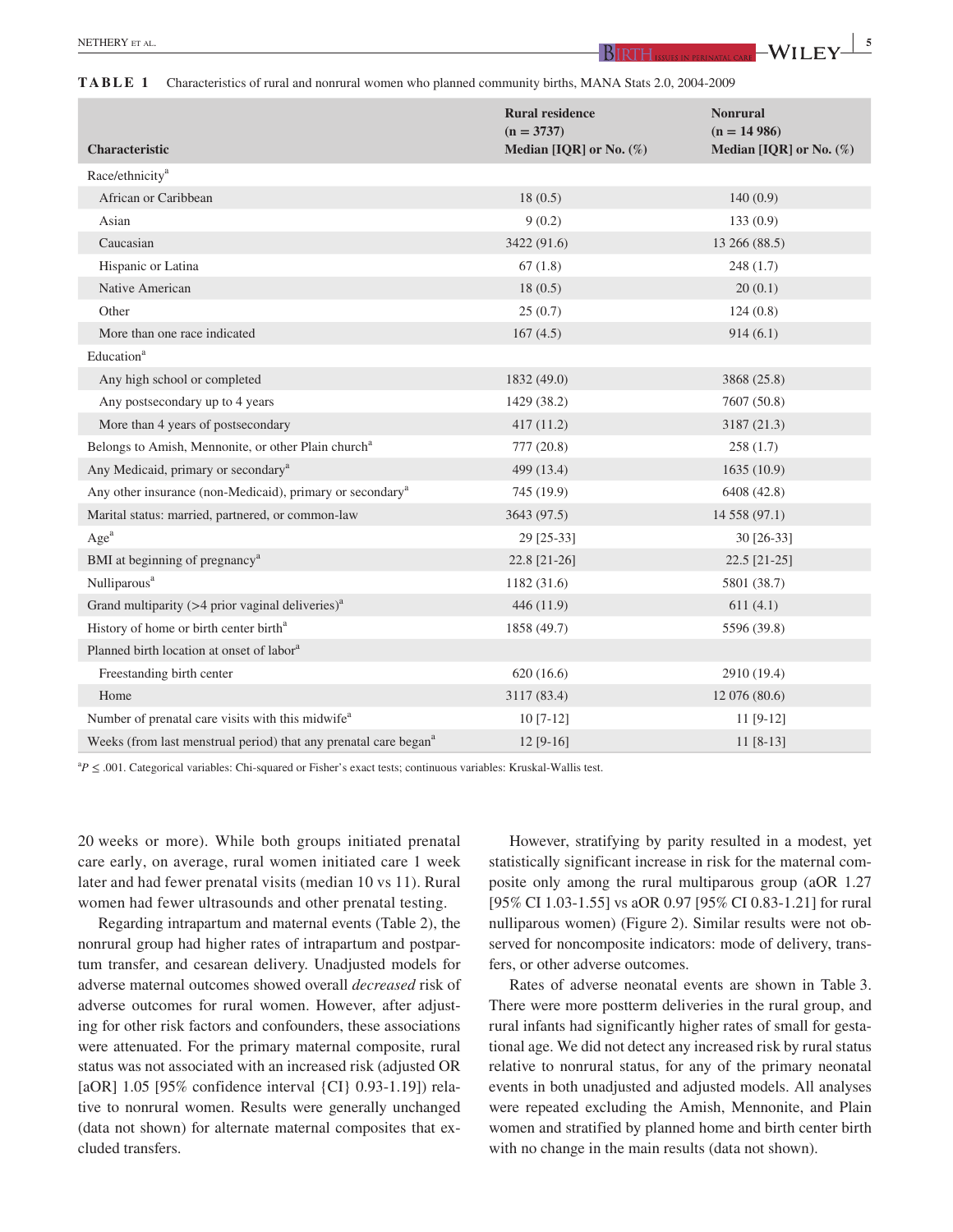# **4** | **DISCUSSION**

This is the first study to describe birth outcomes from rural midwifery clients who met criteria for low-risk birth<sup>17</sup> and who planned to give birth at home or in freestanding birth centers in the United States. Overall, despite the challenges of rural practice and the differential risk profile of rural women, this analysis found no increased risk of adverse maternal outcomes among rural women when compared to nonrural women who also planned community births.

Absolute risks of cesarean delivery, or adverse maternal and neonatal outcomes among all women in this low-risk group, were extremely low and comparable to other studies of community birth, $15,39$  despite the fact that the United States maternity care system is not generally considered wellintegrated with respect to community midwifery practice.<sup>40</sup> For example, the rate of cesarean delivery in the present study (which excluded women with prior cesarean births, breeches, twins, preexisting medical conditions, or a gestational diabetes diagnosis) was  $4.7\%$  overall  $\left(\frac{1}{6} \text{ in multiparous women}\right)$ 11% in nulliparous women) and not elevated by rural status. By comparison, a recent analysis found a 15.5% cesarean rate

among low-risk women delivering at rural hospitals in the United States.<sup>37</sup> These differences in cesarean rates may reflect differences in criteria for low risk when comparing to hospital cohorts, differences in the midwifery model of care (ie, promoting physiologic birth), or inherent differences in women who seek out midwifery care with respect to motivation to achieve an unmedicated or vaginal delivery. Rates of adverse neonatal outcomes are difficult to compare across studies due to inconsistencies in metrics and whether or not severe congenital anomalies are included in the study group. Rates of adverse neonatal outcomes in this cohort were generally similar to other studies of planned home births.<sup>14,39</sup>

Similar to results reported elsewhere, rural women in this study were younger, $37$  more likely to have Medicaid for payment,  $37$  less diverse,  $37$  and more likely to initiate care later in pregnancy.<sup>35</sup> They had lower rates of antenatal complications,  $37$ fewer years of formal education, fewer antenatal visits, <sup>41,42</sup> and were more likely to be planning a home birth versus a birth center birth. $24,43$  Rural women in our study were also more likely to be multiparous and have higher parity relative to the rest of the cohort, even excluding the Plain subgroup. Before adjusting for risk factors, rural women demonstrated a *decreased* risk for

| Intrapartum, delivery, and<br>postpartum outcomes                               | <b>Rural residence</b><br>$(n = 3737)$<br>No. $(\%)$ | <b>Nonrural</b><br>$(n = 14986)$<br>No. $(\%)$ | <b>Unadjusted OR</b><br>$(95\% \text{ CI})$ | <b>Adjusted OR</b><br>$(95\% \text{ CI})^{\text{a}}$ |
|---------------------------------------------------------------------------------|------------------------------------------------------|------------------------------------------------|---------------------------------------------|------------------------------------------------------|
| Birth location (actual) <sup>b</sup>                                            |                                                      |                                                |                                             |                                                      |
| Freestanding birth center                                                       | 520 (13.9)                                           | 2394(16.0)                                     |                                             |                                                      |
| Home                                                                            | 2881 (77.1)                                          | 10 819 (72.2)                                  |                                             |                                                      |
| Hospital                                                                        | 327(8.8)                                             | 1751(11.7)                                     |                                             |                                                      |
| Other                                                                           | 9(0.2)                                               | 21(0.1)                                        |                                             |                                                      |
| Waterbirth <sup>b</sup>                                                         | 1021(27.3)                                           | 4926 (32.9)                                    |                                             |                                                      |
| Mode of delivery                                                                |                                                      |                                                |                                             |                                                      |
| Normal spontaneous vaginal delivery <sup>b</sup>                                | 3564 (95.4)                                          | 14 080 (94.0)                                  |                                             |                                                      |
| Instrumental delivery only (forceps or vacuum)                                  | 33(0.9)                                              | 162(1.1)                                       | $0.80(0.54-1.15)$                           | $0.99(0.65-1.46)$                                    |
| Cesarean delivery <sup>b</sup>                                                  | 140(3.7)                                             | 738 (4.9)                                      | $0.76 (0.63 - 0.91)^f$                      | $1.06(0.87-1.29)$                                    |
| Severe events (abruption, embolism, ruptured<br>uterus, cord prolapse, seizure) | 20(0.5)                                              | 76(0.5)                                        | $1.06(0.63-1.71)$                           | $1.01(0.58-1.69)$                                    |
| Blood transfusion (as reported by midwife)                                      | 15(0.4)                                              | 51(0.3)                                        | $1.17(0.64 - 2.03)$                         | $1.38(0.73-2.44)$                                    |
| Third or fourth degree perineal tear <sup>c</sup>                               | 35(1.0)                                              | 196(1.4)                                       | $0.70(0.48-0.99)$                           | $0.95(0.65-1.36)$                                    |
| Intrapartum transfer to higher level of care <sup>b</sup>                       | 333(8.9)                                             | 1767(11.8)                                     | $0.74(0.65-0.83)$                           | $1.00(0.87-1.15)$                                    |
| Postpartum transfer to higher level of care <sup>d</sup>                        | 64(1.9)                                              | 276(2.1)                                       | $0.90(0.68-1.17)$                           | $1.06(0.79-1.40)$                                    |
| Maternal compositeb,e                                                           | 441(11.8)                                            | 2188 (14.6)                                    | $0.79(0.71-0.88)$                           | $1.05(0.93-1.19)$                                    |

**TABLE 2** Unadjusted and adjusted odds ratios for rural and nonrural women who planned community births, MANA Stats 2.0, 2004-2009

a All models adjusted for: rural status, maternal age (continuous), BMI (continuous), parity (no prior births vs <5 births vs ≥5 births), belonging to Amish, Mennonite, or other Plain church (y/n).

 ${}^{b}P \leq .001$ . Categorical variables: Chi-squared or Fisher's exact tests.

c Cesarean births excluded from the denominator as these cases are no longer at risk for severe perineal lacerations.

d Intrapartum transfers excluded from the denominator as these cases are no longer at risk for postpartum transfer.

e Maternal composite defined as: any of cesarean delivery, instrumental delivery, severe events, blood transfusions, third or fourth degree perineal laceration, intrapartum or postpartum transfer.

f Bolded ORs are statistically significant (greater or less than 1).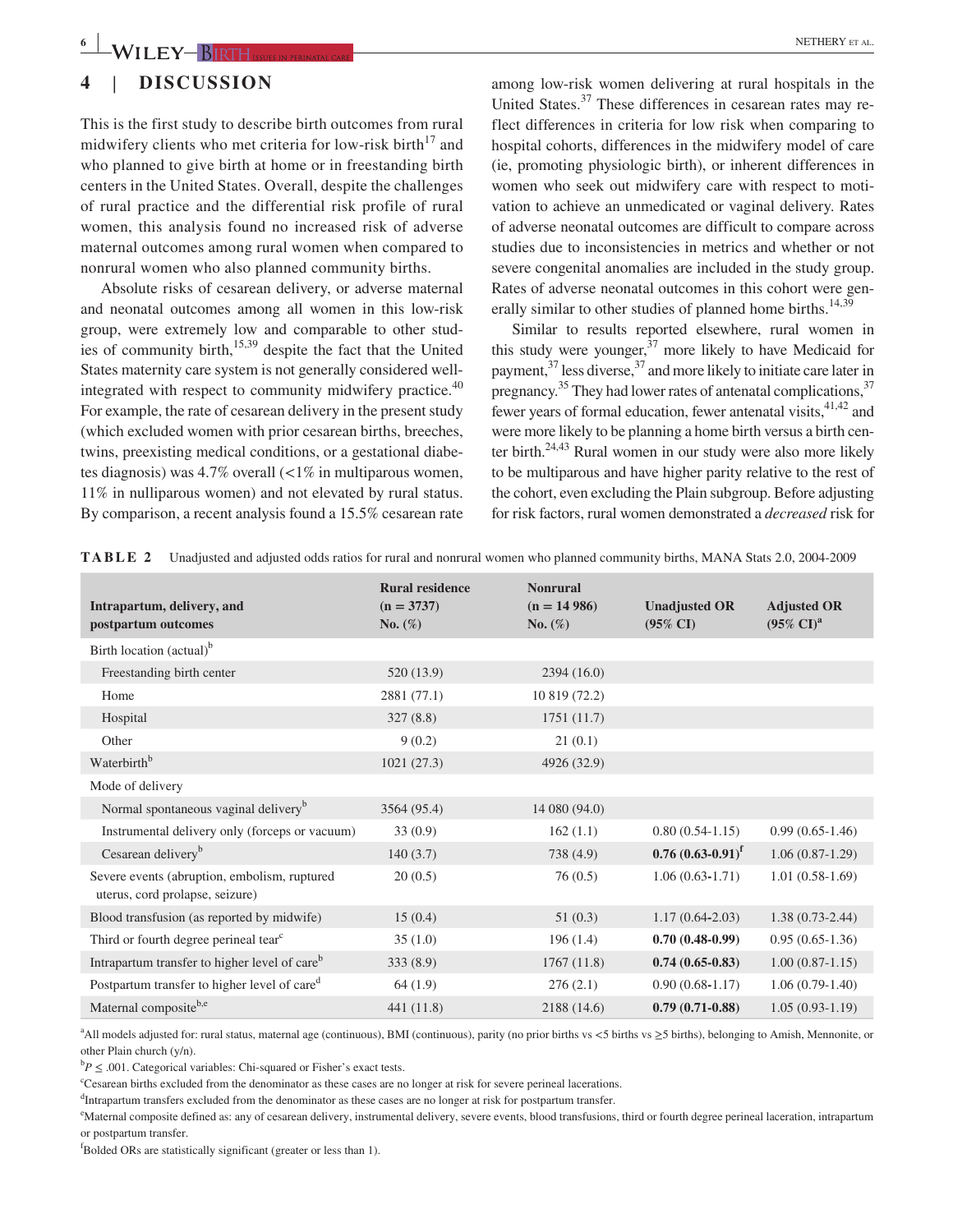

**FIGURE 2** Adjusted odds ratios by parity, for rural and nonrural women who planned community births, MANA Stats 2.0, 2004-2009

most adverse outcomes; however, after adjusting for risk factors (listed in Tables 2 and 3), rural status was not associated with an increased risk for women or infants.

When stratifying by parity, there was a slightly increased risk for rural multiparous women when compared to nonrural multiparas with regard to the maternal composite variable only. This finding was unanticipated as multiparous women are usually considered a low-risk group. This finding has not been previously reported and because rates of complications among multiparas are generally low, the significance of these findings is unclear. Further, we cannot discount the possibility of a type 1 error (ie, that this is a chance finding).

An increased risk of adverse events in the rural group was expected in this study as we anticipated that longer

transfer times to the hospital from home or birth center would result in a higher rate of poor outcomes in that group. Transfer times vary based on actual distance to the nearest hospital with obstetrics, mode of travel (air, car, ambulance, etc.), weather considerations, availability of ambulance or other transports, or delays because of low levels of interprofessional collaboration.<sup>40,44</sup> There are several possibilities as to why this was not the case in this analysis. First, midwifery care in both rural and nonrural settings involves risk screening and transferring clients as indicated in the antepartum, intrapartum, or postpartum periods. Midwives in this study may have been referring earlier and more conservatively with rural clients, as has been reported in other jurisdictions.<sup>45</sup> Second, the rural cohort may have a different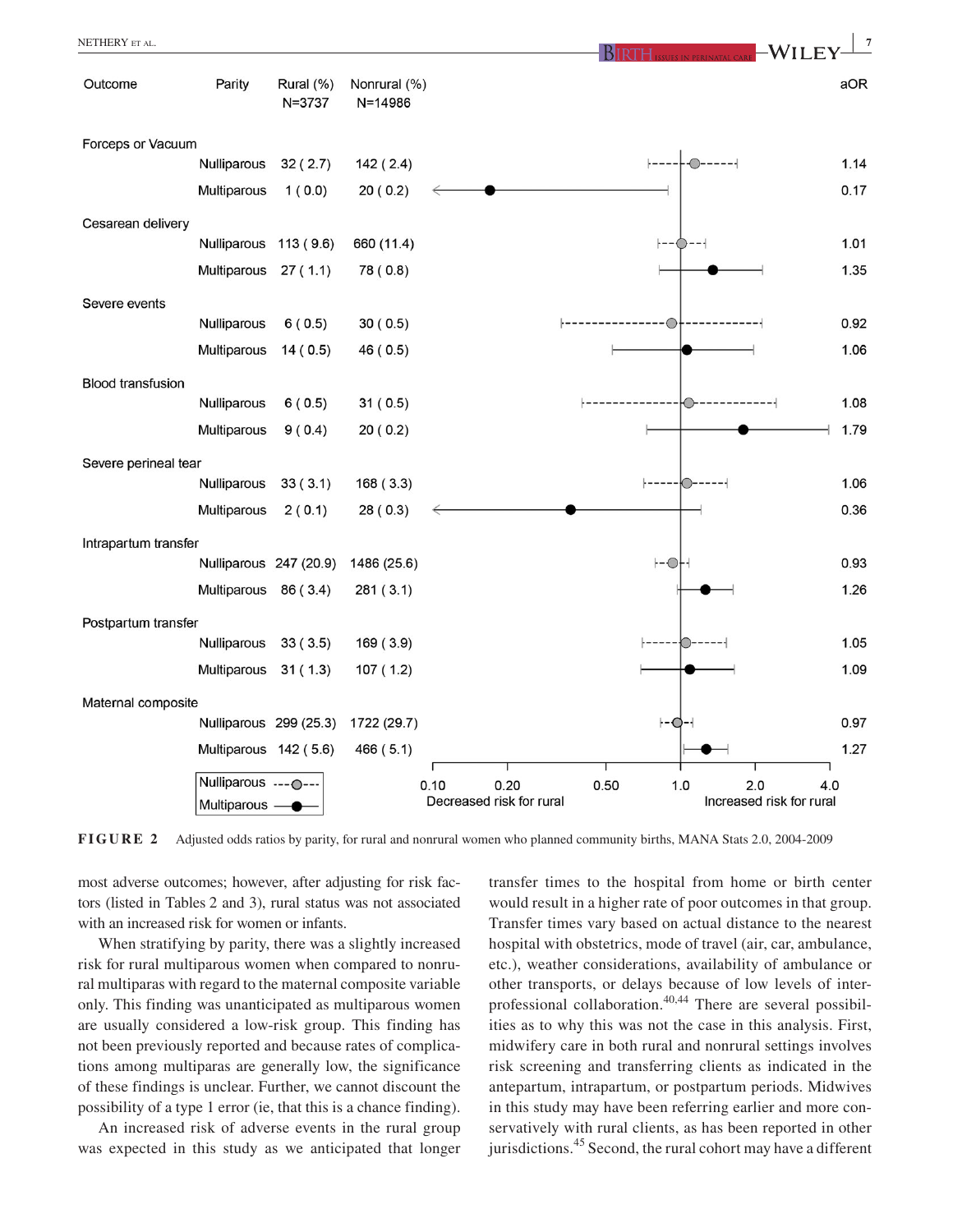**TABLE 3** Unadjusted and adjusted odds ratios for neonatal outcomes among rural and nonrural women who planned community births, MANA Stats 2.0, 2004-2009

| <b>Neonatal outcomes</b>                                      | <b>Rural residence</b><br>$(n = 3737)$<br>Median [IQR] or<br>$\mathbf{No.}$ (%) | <b>Nonrural</b><br>$(n = 14986)$<br>Median [IQR] or<br>No. $(\%)$ | <b>Unadjusted OR</b><br>$(95\% \text{ CI})^{\text{a}}$ | <b>Adjusted OR</b><br>$(95\% \text{ CI})$ <sup>b</sup> |
|---------------------------------------------------------------|---------------------------------------------------------------------------------|-------------------------------------------------------------------|--------------------------------------------------------|--------------------------------------------------------|
| Gestational age                                               | 281 [275-287]                                                                   | 281 [275-287]                                                     |                                                        |                                                        |
| Preterm (<37 completed weeks)                                 | 72(1.9)                                                                         | 242(1.6)                                                          |                                                        |                                                        |
| Postterm $(>42$ completed weeks) <sup>c</sup>                 | 332(8.9)                                                                        | 1039(6.9)                                                         |                                                        |                                                        |
| Small for gestational age $(SGA)^{c,d}$                       | 177(4.7)                                                                        | 524(3.5)                                                          |                                                        |                                                        |
| Large for gestational age $(LGA)^d$                           | 653 (17.5)                                                                      | 2790 (18.6)                                                       |                                                        |                                                        |
| Low birthweight $(<2500 g)$                                   | 35(0.9)                                                                         | 101(0.7)                                                          |                                                        |                                                        |
| Macrosomic $(>4000 g)$                                        | 804 (21.5)                                                                      | 3266 (21.8)                                                       |                                                        |                                                        |
| Macrosomic $(>4500 g)$                                        | 162(4.3)                                                                        | 663 (4.4)                                                         |                                                        |                                                        |
| <b>Neonatal adverse outcomes</b>                              |                                                                                 |                                                                   |                                                        |                                                        |
| $5$ -min APGAR $<$ 7                                          | 54(1.4)                                                                         | 193(1.3)                                                          | $1.16(0.85-1.56)$                                      | $1.33(0.96 - 1.82)$                                    |
| $5$ -min APGAR <4                                             | 20(0.5)                                                                         | 67(0.4)                                                           | $1.23(0.72-1.99)$                                      | $1.43(0.83 - 2.37)$                                    |
| Assisted ventilation $>10$ min                                | 20(0.5)                                                                         | 84(0.6)                                                           | $1.01(0.60-1.62)$                                      | $1.16(0.67-1.90)$                                      |
| Congenital anomaly                                            | 64(1.7)                                                                         | 236(1.6)                                                          | $1.07(0.80-1.41)$                                      | $1.02(0.75-1.38)$                                      |
| Any NICU stay in the first 6 weeks <sup>e</sup>               | 77(2.1)                                                                         | 450(3.0)                                                          | $0.69~(0.53-0.87)^g$                                   | $0.84(0.65-1.08)$                                      |
| Hospital or NICU stay in the 1st 48 h<br>for longer than 24 h | 66(1.8)                                                                         | 314(2.1)                                                          | $0.85(0.64-1.10)$                                      | $1.07(0.80-1.40)$                                      |
| Neonatal composite <sup>f</sup>                               | 78(2.1)                                                                         | 353(2.4)                                                          | $0.89(0.69-1.13)$                                      | $1.13(0.87-1.46)$                                      |
|                                                               |                                                                                 |                                                                   |                                                        |                                                        |

a Logistic regression models use rural residence as the exposure of interest.

b Models are adjusted for: maternal age (continuous), BMI (continuous), parity (no prior births vs <5 births vs ≥5 births), belonging to Amish, Mennonite or other Plain church (y/n), gestational age at delivery (continuous) in addition to rural status.

c *P* ≤ .001. Categorical variables: Chi-squared or Fisher's exact tests; continuous variables: Kruskal-Wallis test.

<sup>d</sup>Small for gestational age (SGA) defined as <10th percentile for gestational age and large for gestational age (LGA) as >90th percentile for gestational age using genderspecific birthweight data from the 1999-2000 U.S. Natality Datasets (by week of completed gestation).

 $e^e P \leq .01$ ; same methods.

f Neonatal composite defined as: Any NICU admission or hospital (1st 48 h, >24 h), 5-minute Apgar <4 or intrapartum or neonatal deaths.

g Bolded ORs are statistically significant.

risk profile beyond the factors for which we controlled in this analysis (listed in Tables 2 and 3). Third, practitioners who serve rural clients may be different in terms of training, experience, or regulatory status. Others have reported high clinician variability in assessment of decision to transfer from home or birth centers.<sup>46</sup> Fourth, rates of adverse events were low overall; studies with a larger cohort may be necessary to detect any significant differences. However, our point estimates were not consistent with poorer outcomes for rural women and thus increasing the sample size would not necessarily alter our conclusions.

In a recent survey of hospital administrators, Kozhimannil and colleagues found that restrictive practice conditions for nurse-midwives were associated with a higher odds of cesarean delivery, preterm birth, and low birthweight infants, $47$ suggesting that policies that facilitate access to midwifery care may help to improve outcomes. The findings reported here add further support to such a strategy. With the diminishing numbers of maternity care providers in rural settings,

rural midwives may be well positioned to offer in-home antenatal, postpartum, and well baby care, as well as lactation support and community birth for low-risk women.

# **4.1** | **Strengths and limitations**

This analysis reports on a low-risk subset of pregnancies from the MANA Statistics Project from 2004 to 2009. The strengths of this dataset are a large sample size, a rigorously validated data collection tool, an extremely high participation rate among women (99.2% of eligible women gave consent for their data to be included in the research dataset), <sup>48</sup> a large number of covariates, and a prospective data collection strategy whereby clients are preregistered into the system early in care.<sup>30</sup> No prior analyses have examined rural status and birth outcomes within a cohort of women who planned midwife-attended births at home or in freestanding birth centers. Despite these strengths, contributing data to the MANA Statistics Project is voluntary for midwives and represents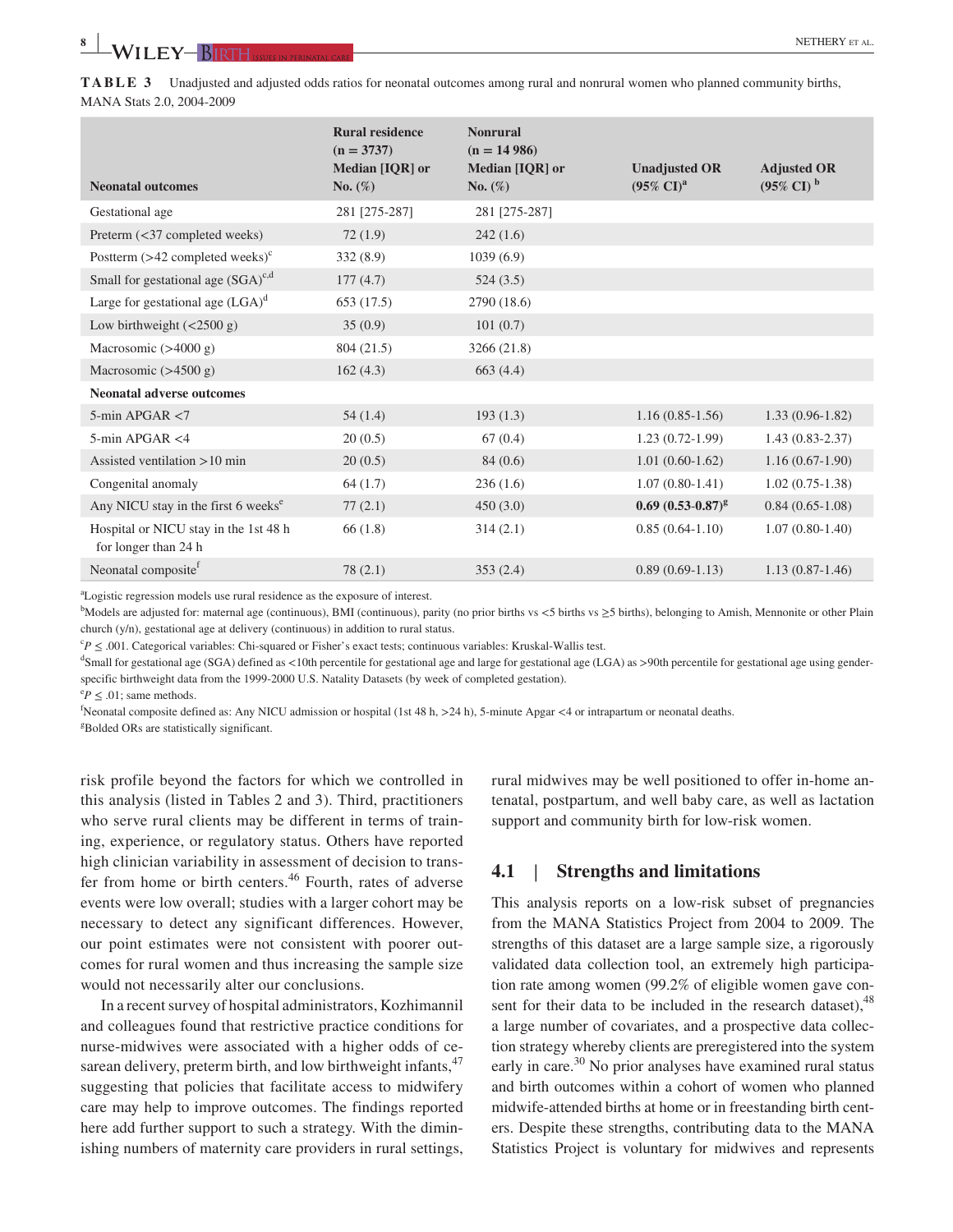outcomes of care for approximately 30% of United States community-based midwives practicing at that time; there is no way to predict how voluntary sampling may have affected our findings. Midwifery practice conditions and standards of care across the United States are highly variable due to statespecific regulation, legislative conditions, and licensure (or the absence thereof). More recent MANA stats data were not available for research when the study was initiated; however, future studies could incorporate newer data, as data through 2016 are now available. This study relied on maternal zip code to estimate rural status—an approach that is more precise than using county-level indicators, but that may not accurately reflect actual transfer times in case of emergency in all regions. Finally, this study was limited by inadequate power to study rare outcomes, despite using a neonatal composite to increase statistical power. While we did not detect any differences in neonatal outcomes by rural status, replication with a larger study sample could indicate significant clinical differences between midwife-attended rural and nonrural women in the United States which were too small to detect in our study.

# **4.2** | **Conclusions**

This is the first study to describe maternal and neonatal outcomes for midwife-led care among a cohort of low-risk rural and nonrural women who planned midwife-attended, community births in the United States. Healthy, low-risk, rural women planning home or birth center births attended by midwives experienced similar risks of cesarean delivery, operative vaginal delivery, transfers to hospital, severe adverse events, and other maternal morbidities when compared to nonrural women after controlling for risk factors. Our findings support continued discussion in rural communities towards incorporating community midwives as allied health care providers who can help alleviate some of the stresses on the rural maternity care system. While rural home or birth center birth may not be of interest to all rural women, rural midwives could be well positioned to provide antenatal and postpartum care to low-risk women who plan hospital deliveries in larger centers.

### **ACKNOWLEDGEMENTS**

The authors gratefully acknowledge the contribution of the many volunteers who make MANA Stats data collection possible, the hundreds of midwife contributors and their clients. The first author also thanks Kathrin Stoll, PhD for her thoughtful feedback on an earlier version of this manuscript.

## **ORCID**

*Elizabeth Nethery* http://orcid.org/0000-0002-3453-9800 *Wendy Gordon* **b** http://orcid.org/0000-0003-3092-7563

*Marit L. Bovbjerg* **b** http://orcid.org/0000-0003-2139-0549 *Melissa Cheyney* http://orcid.org/0000-0001-5672-3353

#### **REFERENCES**

- 1. Hung P, Kozhimannil KB, Casey MM, Moscovice IS. Why are obstetric units in rural hospitals closing their doors? *Health Serv Res.* 2016;51:1546‐1560.
- 2. Rayburn WF, Klagholz JC, Murray-Krezan C, Dowell LE, Strunk AL. Distribution of American Congress of Obstetricians and Gynecologists fellows and junior fellows in practice in the United States. *Obstet Gynecol*. 2012;119:1017‐1022.
- 3. Kozhimannil KB, Henning-Smith C, Hung P. The practice of midwifery in rural US hospitals. *J Midwifery Women's Heal*. 2016;61:411‐418.
- 4. Rayburn WF, Richards ME, Elwell EC. Drive times to hospitals with perinatal care in the United States. *Obstet Gynecol*. 2012;119:611‐616.
- 5. Hung P, Kozhimannil KB, Henning-smith C, Casey M. *Policy Brief: Closure of Hospital Obstetric Services Disproportionately Affects Less-Populated Rural Counties*. Minneapolis, Minnesota;  $2017:1-4$ .
- 6. Barclay L, Kornelsen J, Longman J, et al. Reconceptualising risk: perceptions of risk in rural and remote maternity service planning. *Midwifery*. 2016;38:63‐70.
- 7. Grzybowski S, Stoll K, Kornelsen J. Distance matters: a population based study examining access to maternity services for rural women. *BMC Health Serv Res*. 2011;11:147.
- 8. Kornelsen J, Stoll K, Grzybowski S. Stress and anxiety associated with lack of access to maternity services for rural parturient women. *Aust J Rural Health*. 2011;19:9‐14.
- 9. Dietsch E, Shackleton P, Davies C, Alston M, McLeod M. "Mind you, there's no anaesthetist on the road": women's experiences of labouring en route. *Rural Remote Health*. 2010;10:1371.
- 10. Nesbitt TS, Larson EH, Rosenblatt RA, Hart LG. Access to maternity care in rural Washington: its effect on neonatal outcomes and resource use. *Am J Public Health*. 1997;87:85‐90.
- 11. Kornelsen J, Grzybowski S. Safety and community: the maternity care needs of rural parturient women. *J Obstet Gynaecol Can*. 2005;27:554‐561.
- 12. MacDorman MF, Declercq E. Trends and characteristics of United States out-of-hospital births 2004-2014: new information on risk status and access to care. *Birth*. 2016;43:116‐124.
- 13. Cheyney M, Olsen C, Bovbjerg M, Everson C, Darragh I, Potter B. Practitioner and practice characteristics of certified professional midwives in the United States: results of the 2011 North American registry of midwives survey. *J Midwifery Womens Health*. 2015;60:534‐545.
- 14. de Jonge A, van der Goes BY, Ravelli ACJ, et al. Perinatal mortality and morbidity in a nationwide cohort of 529,688 low-risk planned home and hospital births. *BJOG*. 2009;116:1177‐1184.
- 15. Janssen PA, Saxell L, Page LA, Klein MC, Liston RM, Lee SK. Outcomes of planned home birth with registered midwife versus planned hospital birth with midwife or physician. *CMAJ*. 2009;181:377‐383.
- 16. Bovbjerg ML, Cheyney M, Brown J, Cox KJ, Leeman L. Perspectives on risk: assessment of risk profiles and outcomes